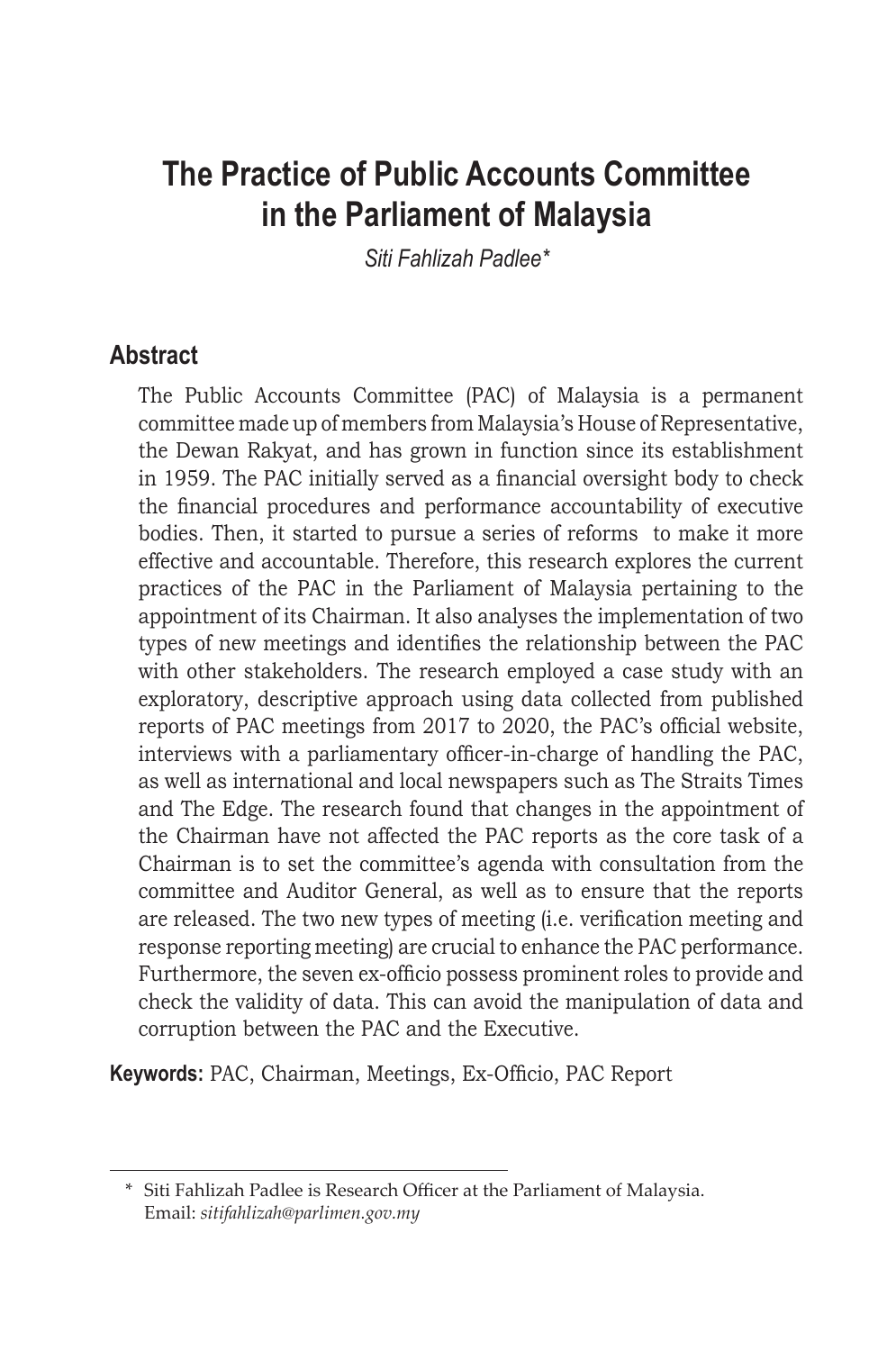#### **Introduction**

The Public Accounts Committee (PAC) of Malaysia is a permanent committee formed by both the government and opposition Members of Parliament (MPs) in Malaysia's House of Representative, the Dewan Rakyat*.*ItsmandatesarederivedfromtheStandingOrder77oftheDewan Rakyat. Mandates (a) to (c) are related to public finance, while Mandate (d) gives authority to the PAC to look at issues other than public finance. Standing Order 77(1) posits that the PAC is 'for the examination of:

- (a) the accounts of the Federation and appropriation of the sums granted by the Parliament to meet the public expenditure;
- (b) such accounts of public authorities and other bodies administering public funds as may be laid before the House;
- (c) reportsoftheAuditor-Generallaidbefore theHouse inaccordance with Article 107 of the Constitution;
- (d) such other matters as the Committee may think fit, or which may be referred to the Committee by the House.'

The current structure of the PAC has gone through important changes in recent years. It includes the appointment of the Chairman from the opposition party that started in 2018. The PAC has its staff since April 2015, headed by the Chief Secretariat and supported by two auditors and four administrative staff. Previously, the PAC was assisted by the clerk and secretariat of the Dewan Rakyat. The PAC also now has four types of meetings instead of two types of meeting previously implemented where the Verification Meeting was added in 2019 while the Response Reporting Meeting was introduced in 2018.

Other than Standing Order 77, the PAC derives authority from governmentregulationandcirculars.Section304(a)TreasuryInstructions, Amendments 2008 [*Pindaan Arahan Perbendaharaan (AP) bertarikh 31 Julai 2008*] Auditor-General Report posits that the Secretary-General of Treasury or State Financial Officer must submit a copy of the report to the responsible Controlling Officer(Chief of Secretary from responsible ministry) for his comments after receiving the Report Auditor General of Malaysia. Furthermore, Section 304(b) addresses matters such as actions from the PAC to submit reports to the Legislative Body and responsible Controlling Officer. The power of PAC is also enshrined in Section III, Article 11(b), General Circular No. 2 the Year 1982 that outlines the duties and responsibilities of a Secretary-General of Ministry as the main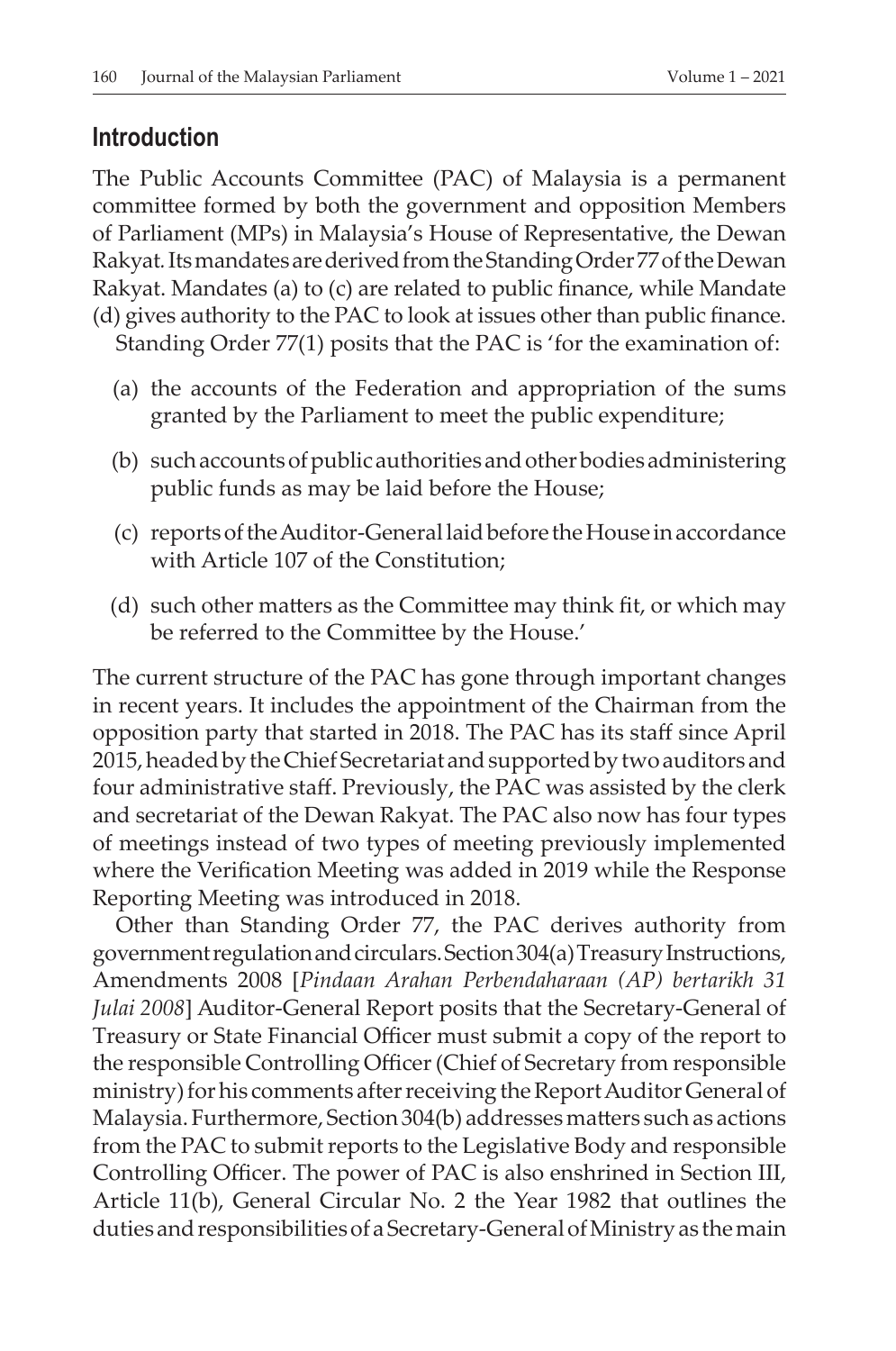advisor to the Minister. The Secretary-General is also responsible to the Public Accounts Committee in controlling expenditure and keeping proper accounts for each duty undertaken by them.

This paper aims to examine the current practices of the PAC and the significant differences from previous practices. It discusses the current practices of the PAC pertaining to the appointment of its Chairman, which include issues on the appointment of Chairman from the opposition, the appointment of a minister who was previously a PAC Chairman, and the appointment of a Chairman from senior parliamentarians. It also analyses the implementation of the two new types of meetings and identifies the relationship between the PAC with other stakeholders.

### **Literature review**

The literature review is divided into two sections. The first section explores the current literature on the practices of the Public Account Committee in general and the second section discusses the issues of the Public Account Committee practices in Malaysia.

## *Practices of the Public Account Committee (PAC)*

PAC originates from the traditional model of Westminster that is commonly implemented by Commonwealth countries. The first PAC was established in 1857 in the UK Parliament, and it was called the Select Committee on Public Monies. The PAC's primary duty since the very beginning is to examine reports related to public finances and serves as an oversight to the Audit Department.<sup>1</sup> Most current literature on PAC focuses on its effectiveness as a body that can highlight issues of pertinent importance for the Executive to act upon and make necessary changes and improvements.

As the jurisdiction of the PAC is derived from the Constitution or Parliamentary Standing Orders of the country, there are five powers that the PAC should have for it to be an effective body, which are:

- i) to freely choose the subjects for examination,
- ii) to investigate all past and present issues committed with the government expenditures,

 <sup>1 &#</sup>x27;History - Public Accounts Committee' <https://old.parliament.uk/business/ committees/committees-a-z/commons-select/public-accounts-committee/historyof-committee/> accessed 18 February 2021.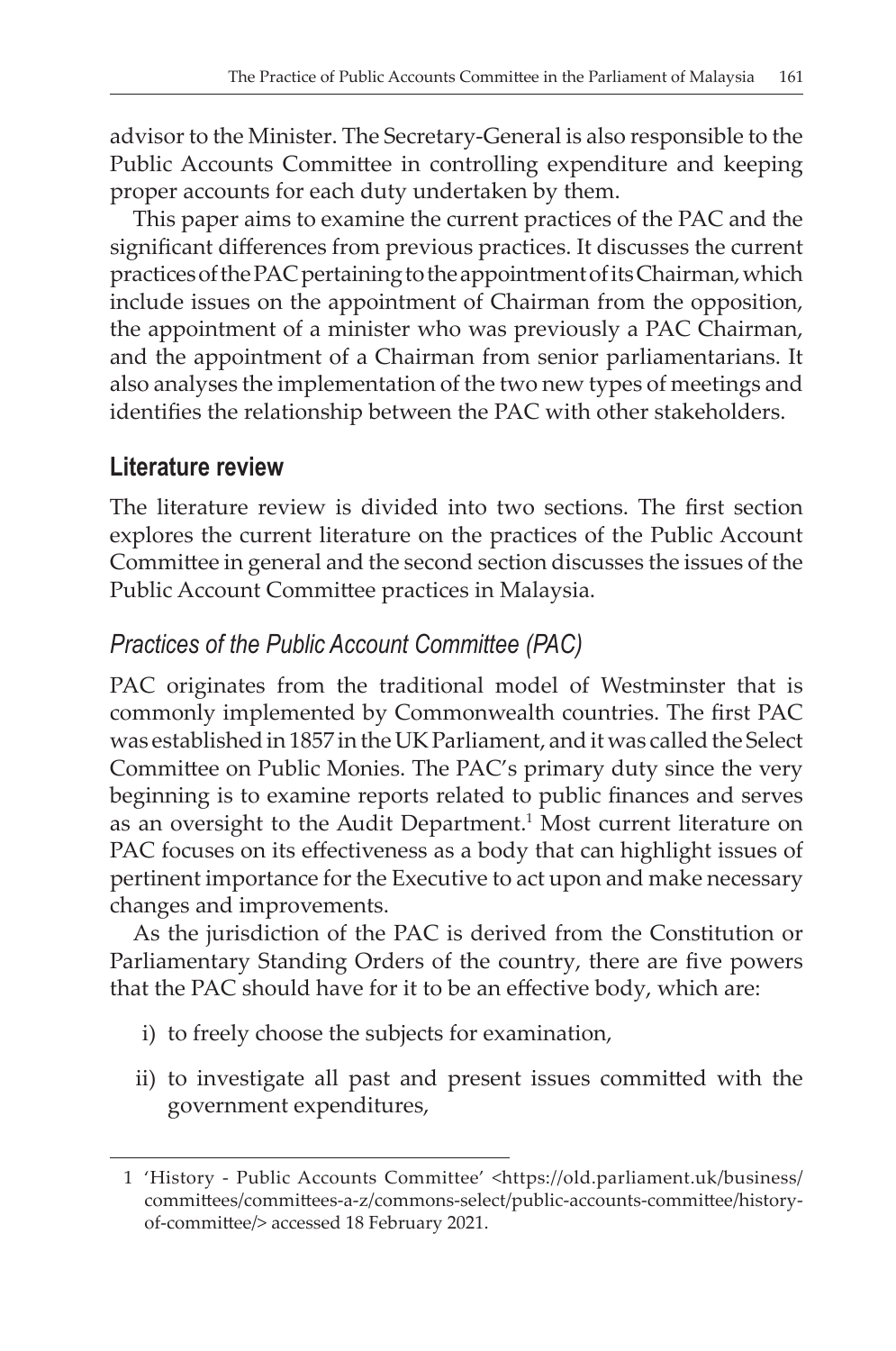- iii) to hold the government accountable for its spending,
- iv) to examine the public account<sup>2</sup>, and
	- v) to evaluate whether the expenditures have met the intentions and intended expectations of the legislature and whether value for money was achieved.3

Stakeholders engagement with the PAC has also shown to play an essential role in the effectiveness of the PAC. The main stakeholder for the PAC is the auditor general. This is because the PAC depends on high-quality audit reporting to identify potential issues and solutions, whereas the auditor general requires an effective PAC to ensure that all government departments and agencies take the audit outcomes seriously.4 Thus, the role of the auditor general in the accountability process of the PAC should clearly be stated in the country's constitution or a legislative act.<sup>5</sup>

It is also important to highlight the relationship between the PAC and the Executive. This is because the Executive is the main organisation where the PAC does its investigation. One aspect of this relationship is the PAC's authority in calling the Executive to give evidence to the committee, such as summoning a minister or senior public officer for this purpose.<sup>6</sup> Another aspect is the implementation of the Executive to follow the recommendations set out by the PAC.<sup>7</sup>

 4 ibid.

 <sup>2</sup> R. Stapenhurst and others, 'Ex Post Financial Oversight: Legislative Audit, Public Accounts Committees…and Parliamentary Budget Offices?' (OECD Parliamentary Budget Officials and Independent Fiscal Institutions 4th Annual Meeting, Paris, February 2012) <https://www.oecd.org/gov/budgeting/49778002.pdf> accessed 17 February 2021.

 <sup>3</sup> J. Wehner, *Best Practices of Public Accounts Committees* (Cape Town, Association of Public Accounts Committees (APAC) South Africa, 2002) <https://www. internationalbudget.org/wp-content/uploads/Best-Practices-of-Public-Accounts-Committees.pdf> accessed 15 February 2021.

 <sup>5</sup> CommonwealthAssociation of PublicAccounts Committees, *Handbook August 2020* (CAPAC, 2020) <https://www.uk-cpa.org/media/3686/capac-handbook-240820.pdf> accessed 17 February 2021.

 <sup>6</sup> ibid.

 <sup>7</sup> E. Hedger and A. Blick, *Enhancing accountability for the use of public sector resources: how to improve the effectiveness of Public Accounts Committees* (London, Overseas Development Institute, 2008) <https://cdn.odi.org/media/documents/3466.pdf> accessed 18 February 2021.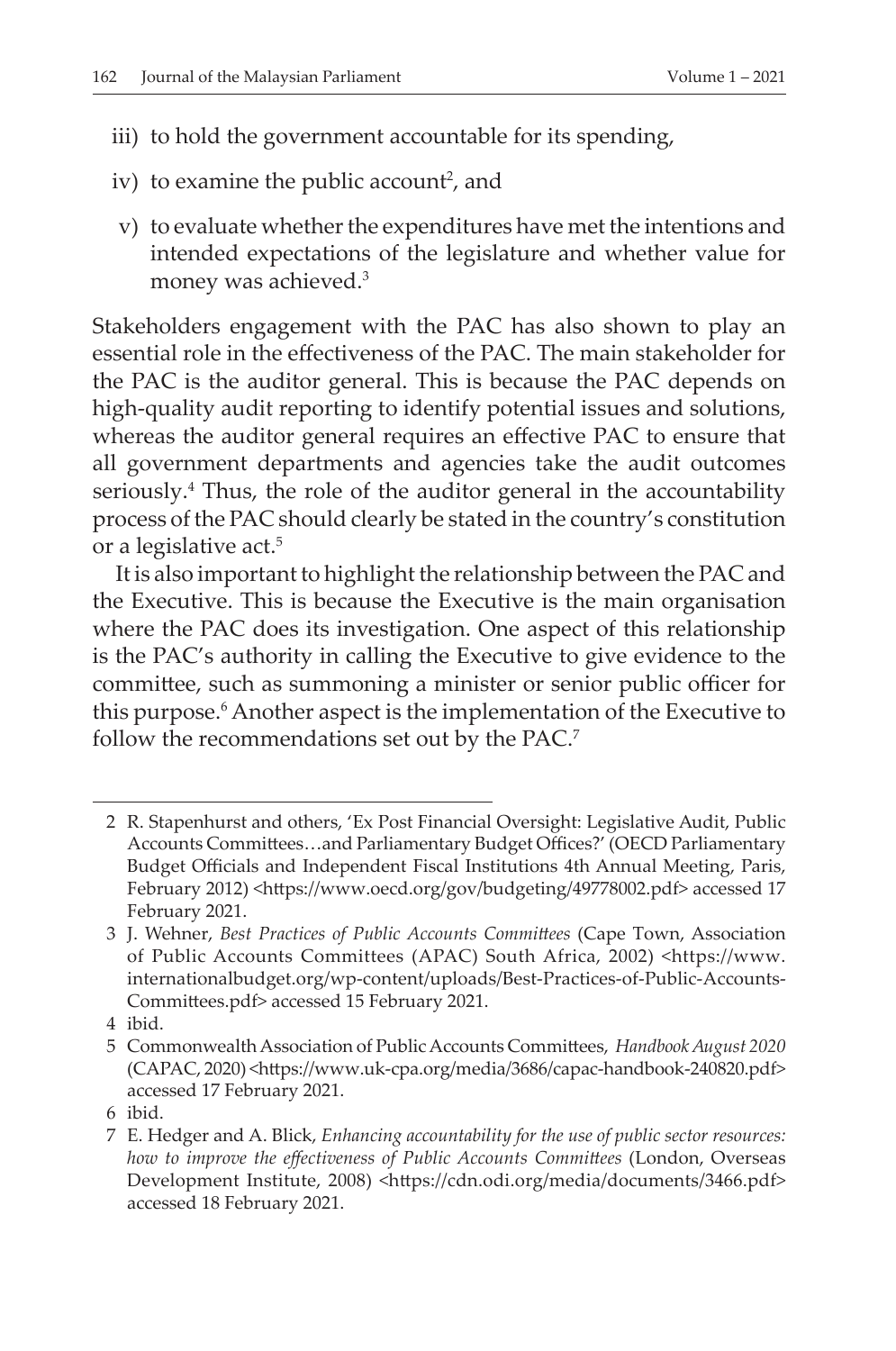The composition and staffing of the PAC are also essential in determining its efficacy. The Chairman and committee members are appointed for the full term of parliament due to the PAC's work nature that investigates issues from one year to another. The PAC should also be composed of both government and opposition MPs. Its members must not be appointed among cabinet members and be free from government interference to perform its oversight functions.<sup>8</sup> Moreover, the PAC requires the assistance of specialised officers from the Finance Ministry who can provide logistical and technical advice.<sup>9</sup> In practice, a full-time clerk to the committee and one or two expert advisers are sufficient to support the PAC.<sup>10</sup>

In ensuring better accountability and effectiveness, the PAC establishes meetings and events such as conducting public hearings, reporting and recommendations, and monitoring government response. Publichearing conducts inquiry of witnesses and provides evidence as requested by the committees. Such reporting and recommendations contain outcomes from the issues raised by the committee members, and they must be agreed upon by the PAC. This includes recommendations for action by the government whom must then respond to the PAC reports. The response will be given in timelines in which the PAC will check and follow up the implementation by the government according to the report. It will also call for explanation from the senior officials from responsible ministries in the event of failure or delayed implementation of such recommendations.<sup>11</sup>Thus, the factors that make an effective PAC include the powers accorded to it, its relationship with the stakeholders, especially the Auditor General and the Executive, the formation of its members and staff availability, and its ability to have public meetings and produce reports with constructive recommendations.

### *The issues of Public Account Committee practices in Malaysia*

Existing literature on the PAC in Malaysia focuses mainly on the issues that affect the effectiveness of the PAC in being a reporting body. The first issue is regarding its Chairman, who should be independent not only from government interference but also influences from political parties. A PAC Chairman must also have positive values such as integrity on

 <sup>8</sup> Commonwealth Association of Public Accounts Committees (n 5).

 <sup>9</sup> Wehner (n 3).

<sup>10</sup> Hedger and Blick (n 7).

<sup>11</sup> Commonwealth Association of Public Accounts Committees (n 5).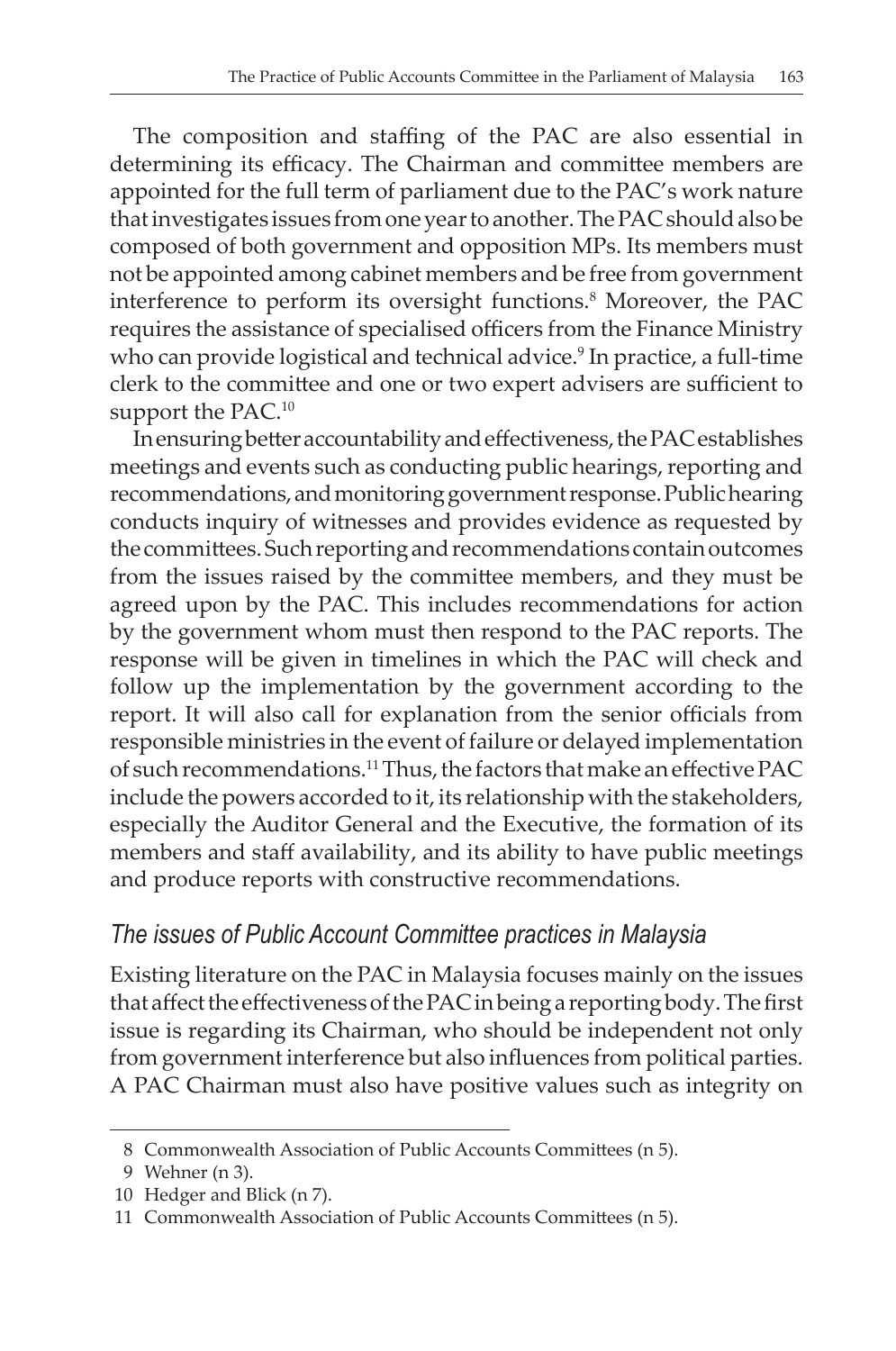account of having the authority to set the time for meetings and select the topics to be examined.12 The independence of the PAC comes into question, following a trend in the government to appoint ministers who were previously Chairman of the PAC.13 Besides that, the Chairman plays a significant role in the effectiveness of the PAC, particularly when there is an appointment from senior parliamentarians.<sup>14</sup>

The PAC's effectiveness can also be judged in terms of its power and authority to summon anyone for questioning on a particular issue. It is also important for the PAC to hold press conferences and choose subjects for examination without subjecting to the government's direction or advice. The PAC should also have the ability to request its budget that will allow the committee to manage its activities according to its needs.<sup>15</sup>Nevertheless, the PAC faces significant challenges, especially on insufficient staffing and the absence of its own office.<sup>16</sup> It is also highly dependent on the Auditor General to gather information. However, auditors from the National Audit Department and PAC claim that their role is not detecting fraud but rather to advise the agencies.<sup>17</sup>

Members of the PAC also serve as important factors in determining the extent of its effectiveness. The consensus among PAC members from different political parties can be a pertinent challenge due to the difference in political views and agendas.<sup>18</sup> Another issue is regarding

<sup>12</sup> Z.M. Daud and others, 'The Success Factors of the Public Accounts Committee (PAC) in Malaysia: The Public Perspective' (2012) 1(1) *IPN Journal of Research and Practice in Public Sector Accounting and Management* 59 <http://jurnal.ipn.gov.my/ wp-content/uploads/2020/12/5.the-success-factors-of-the-public-full-article.pdf> accessed 15 February 2021.

<sup>13</sup> Z.M. Daud and I. Fraser, 'Auditors' and PAC Members' Views on Performance Auditing Practices in Malaysia:A QualitativeApproach'(2015) 23(S) *Pertanika Journal of Social Sciences and Humanities* 89 <http://psasir.upm.edu.my/id/eprint/43895/1/ Auditors%E2%80%99%20and%20PAC%20Members%E2%80%99%20Views%20 on%20Performance%20Auditing%20Practices%20in%20Malaysia.pdf> accessed 15 February 2021.

<sup>14</sup> Z. Saleh and H.A. Hasan, 'The Role of the Public Accounts Committee in Enhancing Government Accountability in Malaysia' (Centre for Public Sector Governance, Accountability and Performance 2014 Annual Symposium, Melbourne, October 2014) <http://eprints.um.edu.my/13401/1/the\_role\_of\_the\_public.pdf> accessed 15 February 2021.

<sup>15</sup> Daud and others (n 12).

<sup>16</sup> Z.M. Sori and others, 'Perceived Public Account Committee Effectiveness: The Malaysian Case' <https://ijbt.unimap.edu.my/images/stories/IJBT%20JUNE%20 2019/IJBT\_Vol\_9\_June\_2019\_8\_209-220.pdf> accessed 15 February 2021.

<sup>17</sup> Daud and others (n 12).

 <sup>18</sup> Sori and others (n 16).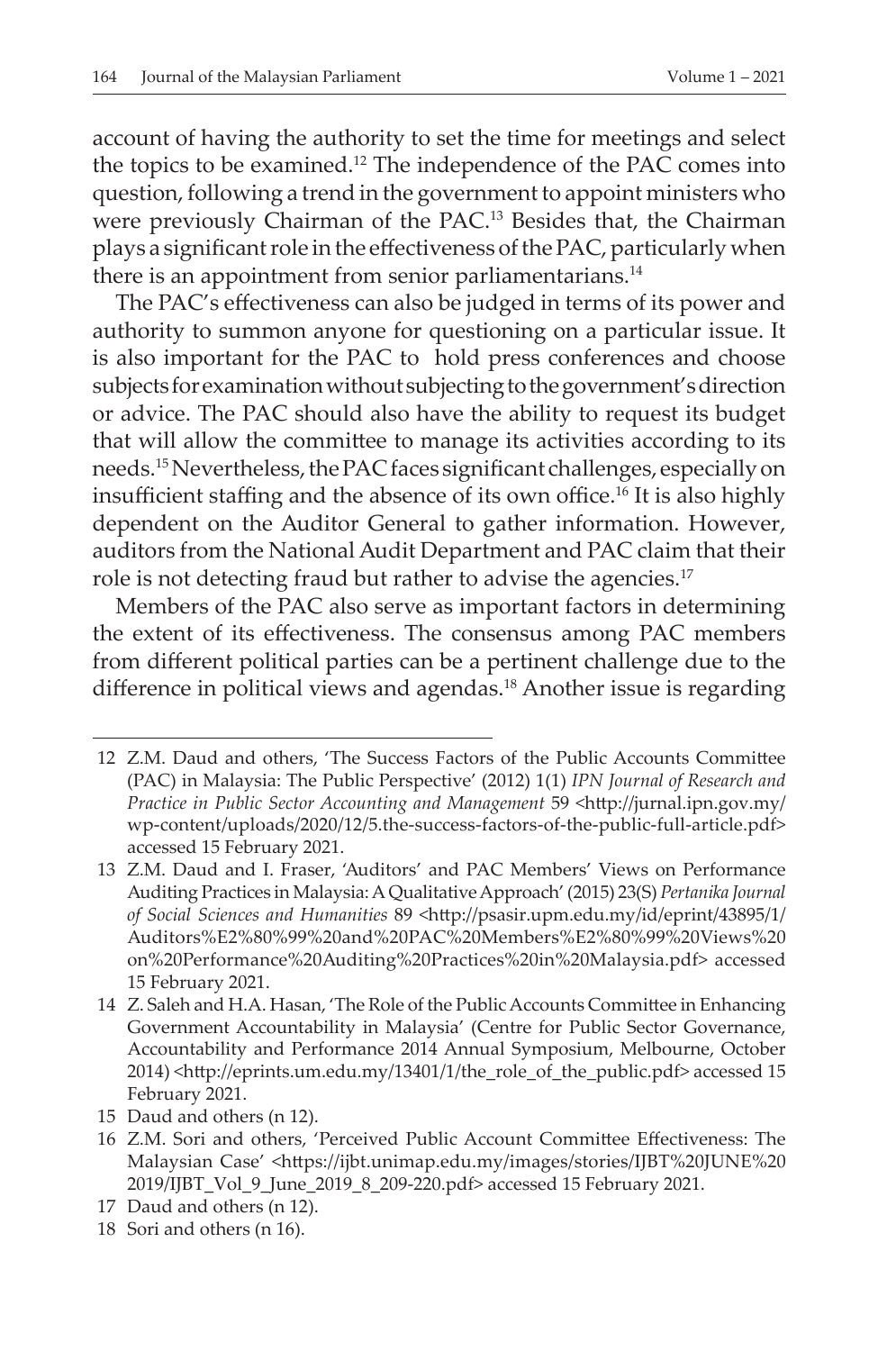the commitment of the committee members.19 Some members do not portray significant interest to participate in meetings. Thus, full meeting attendance is often difficult to achieve due to the members' commitment to other individual matters and the lack of incentive for them to attend.<sup>20</sup> The members themselves must be independent when involved in any PAC matters. This includes zero interference from their respective political parties and being non-partisan in dealing with other PAC members from different parties.21 The PAC should also explore the possibilities of organising public hearings.22 This will allow them to demonstrate to the public that PAC is indeed an independent committee and that the PAC members must conduct themselves better in implementing their role as their performance will be monitored by the public.<sup>23</sup>

The literature discussion above shows a glaring gap in explaining the structure of the PAC in Malaysia, particularly post-2018. Therefore, this research aims to examine the current practices of the PAC and its significant distinction from the previous practices. This article focuses on three main changes that have occurred to the PAC, namely the significance of appointing a PAC Chairman among members of the opposition, improvement in the types of meetings conducted, and the role of the seven ex-officio. Past literature on the effectiveness of the PAC in general, as presented in the first part of the literature review, serves as a benchmark to determine whether the changes implemented have been effective.

## **Methodology**

The present study is a replication of a case study via an exploratory, descriptive approach.<sup>24</sup> The case study is defined as an exploration

 <sup>19</sup> ibid.

 <sup>20</sup> Sori and others (n 16).

 <sup>21</sup> Z.Z. Abidin and others, 'Perceived Public Accounts Committee Independence: The Malaysian Case' (2019) 9(2) *International Journal of Business and Technopreneurship* 209 <https://ijbt.unimap.edu.my/images/stories/IJBT%20JUNE%202019/IJBT\_Vol\_9\_ June\_2019\_8\_209-220.pdf> accessed 15 February 2021.

 <sup>22</sup> Saleh and Hasan (n 14).

 <sup>23</sup> ibid.

 <sup>24</sup> A.B. Irawan, 'The Role of The Public Accounts Committee: An Indonesian Case Study' (2014) 3(3) *West East Journal of Social Sciences* 1 <https://www.researchgate.net/ profile/Agus\_Irawan3/publication/299468312\_The\_Role\_of\_the\_Public\_Accounts\_ Committee\_An\_Indonesian\_Case\_Study/links/5c888088a6fdcc38174fa464/The-Roleof-the-Public-Accounts-Committee-An-Indonesian-Case-Study.pdf> accessed 15 February 2021.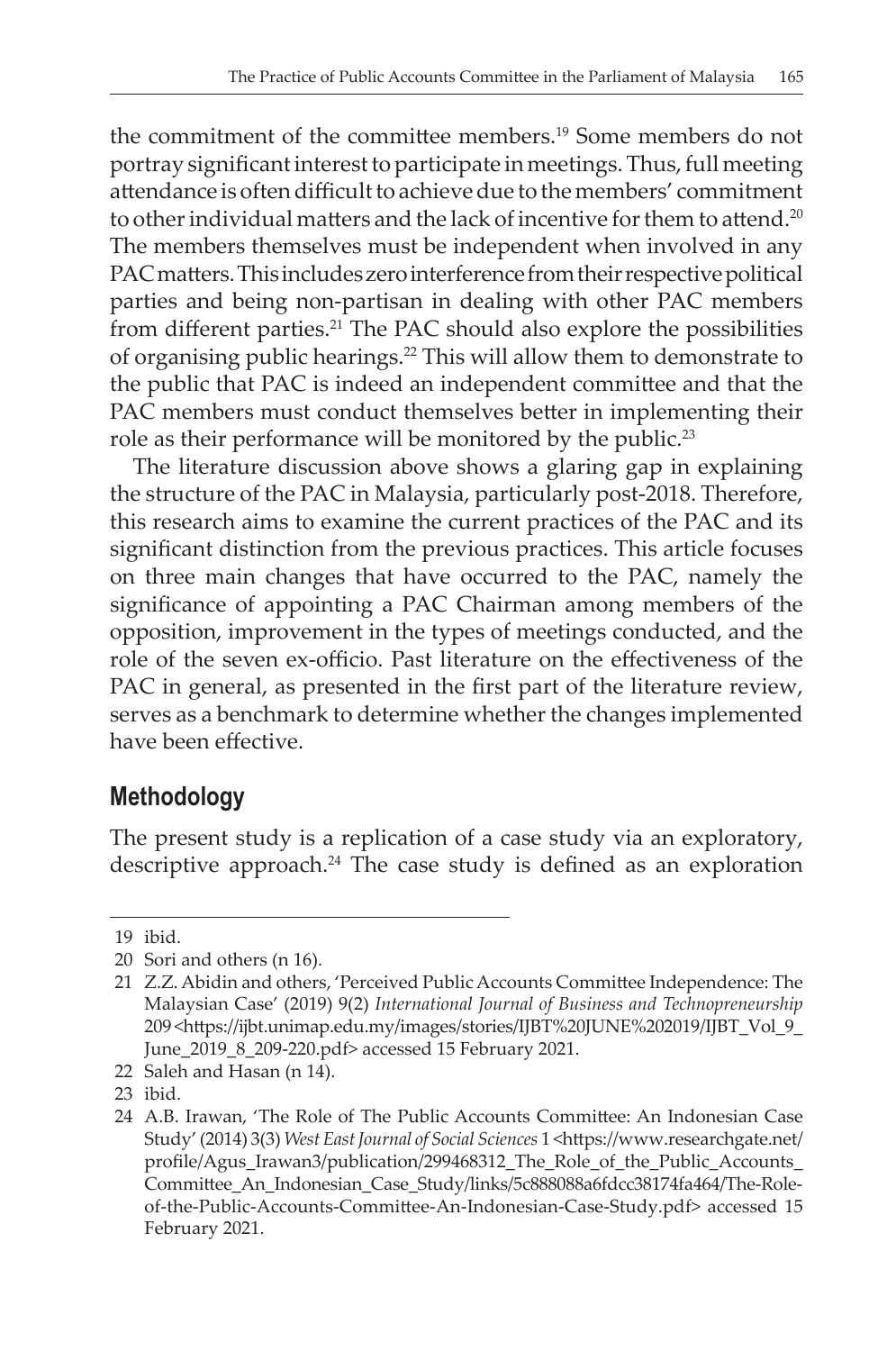of an individual, group, or phenomenon.25 Moreover, it describes the characterisation of a case or event as well as the process of features.<sup>26</sup> Exploratory has a different approach from descriptive. The former can be open for further examination, and prior fieldwork or small-scale data collection may be conducted before the research questions and hypotheses are proposed.<sup>27</sup> Whereas the latter describes the types of data collection in the descriptive study, which include examining the data collected from various resources<sup>28</sup> such as published reports of PAC meetings from 2017 to 2020, the PAC's official website, interviews with a parliamentary officer-in-charge of handling the PAC, as well as international and local newspapers such as The Straits Times and The Edge. Results from a descriptive study can be minimal to moderate structured, open-ended, individual, or focus group interviews.<sup>29</sup> Particular attention will be placed on the published reports of PAC meetings from 2017 to 2020, the PAC's official website, interviews with a parliamentary officer-in-charge of handling the PAC, international and local newspapers such as The Straits Times and The Edge.

### **Findings and discussions**

There are three justifications in this research. First is the current practices of the PAC, including the appointment of its Chairman from the opposition, the appointment of a minister who was a PAC Chairman, and the appointment of a Chairman from a senior parliamentarian. Second, there are two types of new meetings. Third, there are seven ex-officio PAC Parliament as permanent representatives from the government.

### *Current practices of PAC: appointment of chairman*

The appointment of a PAC Chairman among the opposition members is a remarkable change forthe PAC inMalaysia. This shows that PAC serves

 <sup>25</sup> A.B. Starman, 'The case study as a type of qualitative research' (2013) 64(1) *Journal Of Contemporary Educational Studies* 28 <https://www.researchgate.net/ publication/265682891\_The\_case\_study\_as\_a\_type\_of\_qualitative\_research> accessed 14 February 2021.

 <sup>26</sup> ibid.

 <sup>27</sup> Z. Zainal, 'Case study as a research method' (2007) 9 *Jurnal Kemanusiaan* 1 <https:// jurnalkemanusiaan.utm.my/index.php/kemanusiaan/article/view/165/158>.

 <sup>28</sup> V.A. Lambert and C.E. Lambert, 'Qualitative Descriptive Research: An Acceptable Design' (2012) 16(4) *Pacific Rim International Journal of Nursing Research* 255 <https:// he02.tci-thaijo.org/index.php/PRIJNR/article/view/5805/5064> accessed 15 February 2021.

 <sup>29</sup> ibid.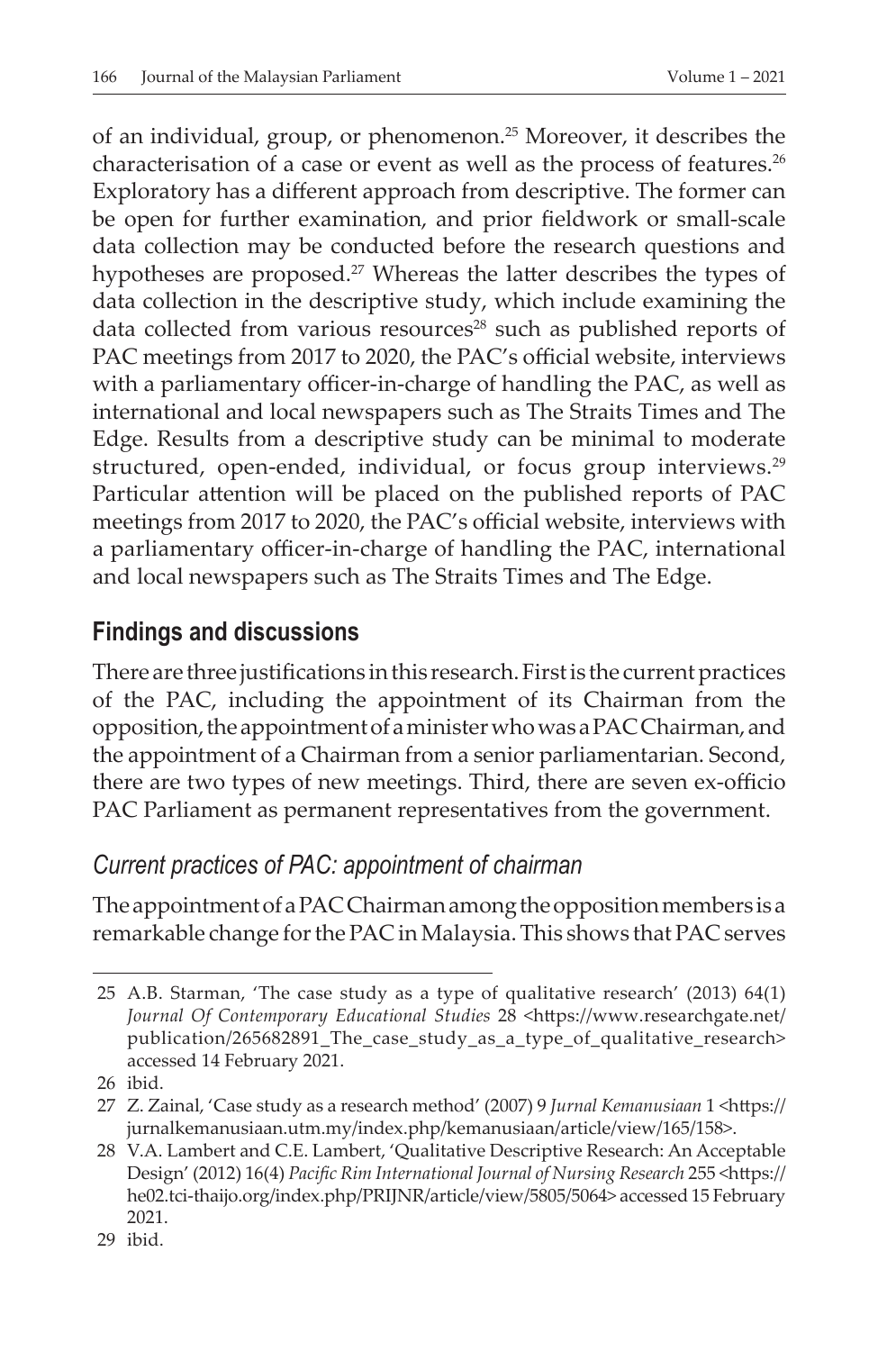as a strong check and balance body while reflecting the government's willingness to be transparent through an independent scrutiny body.<sup>30</sup> In August 2018, YB Datuk Seri Dr Ronald Kiandee (UMNO - Beluran) was the first MP from the opposition party to be appointed as the PAC Chairman.31 Such change in the PAC Chairman appointment policy was done to follow the Westminster model. However, the practice was not done into law as there was no amendment to Standing Order 77 to include this as a provision. However, the new practice of appointing an opposition MP as the PAC Chairman did not stop even when YB Datuk Seri Dr Ronald Kiandee resigned from his post after only four months following his decision to join Parti Pribumi Bersatu Malaysia, which is a party in the governing coalition of Pakatan Harapan. His place was succeeded by another opposition MP, YB Datuk Seri Dr Noraini Ahmad (UMNO - Parit Sulong) in April 2019. She was the first woman to hold this position.32 However, she later resigned from the position following her appointment as a Cabinet Minister in March 2020.

The appointment of PAC Chairman from the opposition MPs is still practised with the appointment of YB Tuan Wong Kah Woh (DAP - Ipoh Timur) in August 2020. However, whether the Chairman is from a governmentoroppositionpartyhasminimalimpactonthe effectiveness of the PAC.33 This is because the Chairman has no sole power to decide regarding the contents of the final report published by the PAC. The Chairman only has the prerogative to set the PAC's agenda but in consultation with other PAC members and also the Auditor General.34 Besides that, the appointment of the Chairman and Deputy Chairman of the PAC are made by the Prime Minister through a motion in the Dewan Rakyat, which is similar to the appointment process of the Dewan Rakyat Speaker. Every committee member, including the Chairman and Deputy Chairman, holds the position in the PAC for five years or until

 <sup>30</sup> Wehner (n 3).

<sup>31 &#</sup>x27;Malaysia, For the First Time, Appoints Opposition MP As Head of Key Public Accounts Committee' *The Straits Times* (Singapore, 7 August 2018) <https://www. straitstimes.com/asia/se-asia/malaysia-for-the-first-time-appoints-opposition-mpas-head-of-key-public-accounts> accessed 15 February 2021.

 <sup>32</sup> A.N. Idris, 'Noraini appointed PAC Chairman' *The Edge Financial Daily* (Petaling Jaya, 12 April 2019) <https://www.theedgemarkets.com/article/noraini-appointedpac-chairman> accessed 15 February 2021.

 <sup>33</sup> Daud and others (n 12).

<sup>34</sup> PAC chair has power to set committee's agenda but in consultation with committee and auditor general. PAC chair usually takes responsibility to ensure report released.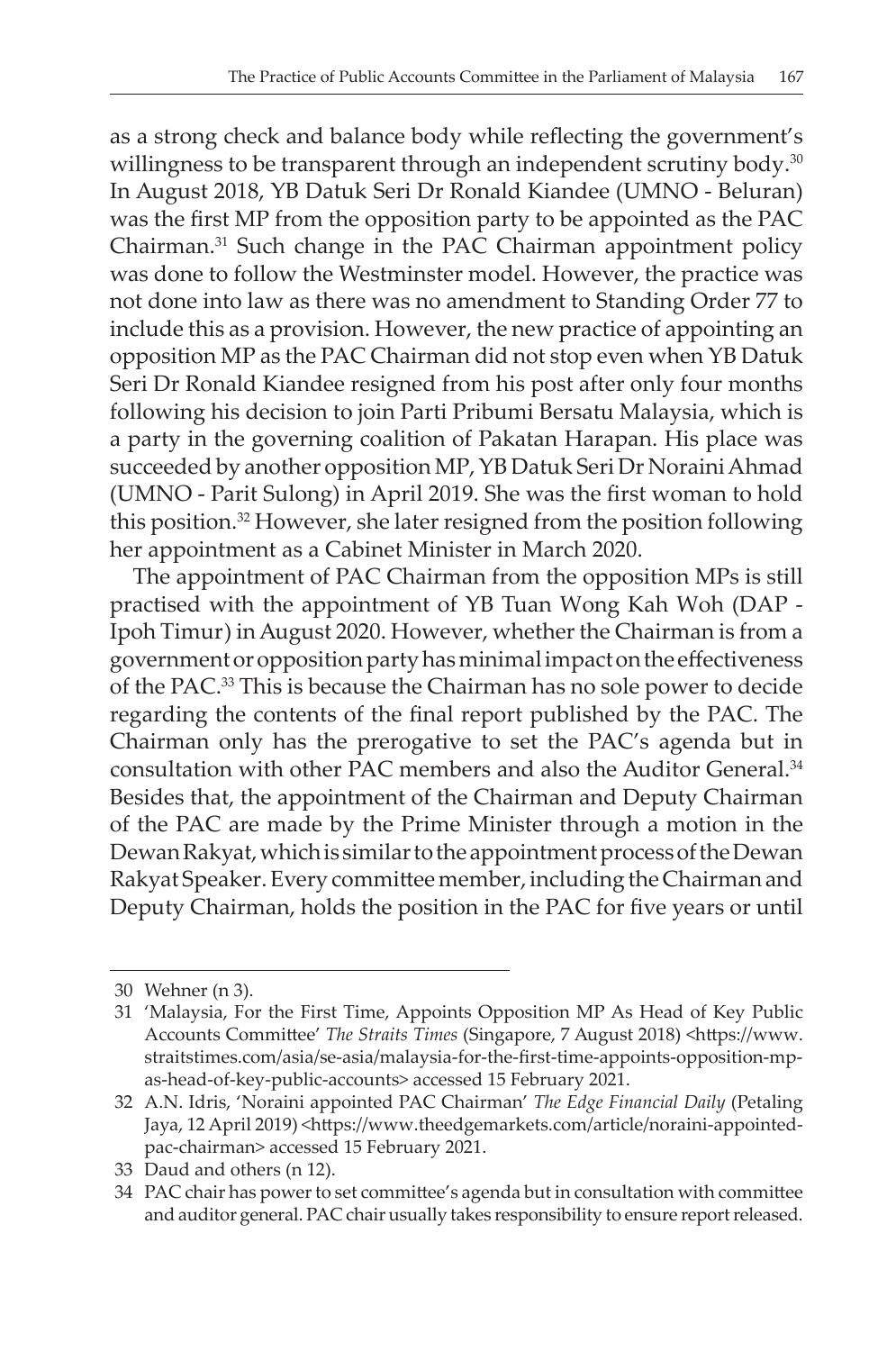the dissolution of the Dewan Rakyat, their resignation from the post, or the formation of a new government.

The appointment of Chairman does not necessarily be the factor of seniority in the parliament. YB Dato' Sri Hasan bin Arifin (UMNO - Rompin) was a PAC Chairman from 2015 until 2018, and he had only won for the first time in the 2015 General Election. His deputy was YB Dr Tan Seng Giaw (DAP - Kepong), who has been an MP since 1982. Similarly, the current PAC Chairman, YB Tuan Wong Kah Woh (DAP - Ipoh Timur), has only been an MP since 2018, while the current Deputy Chairman, YB Dato' Hajjah Azizah Mohd Dun (Bersatu - Beaufort), has been an MP since 2004 and is also a former Deputy Minister in the Federal Government. 

The composition of the PAC must be not less than six and not more than 12 committee members, excluding the Chairman and Deputy Chairman.TheCommitteeofSelectionselects thesecommitteemembers, and the number of representatives from the government and opposition parties is decided by the seating composition in the Dewan Rakyat, as specified in Standing Order 82. (1) . In addition, as stated in Standing Order 77(4), no members may be appointed or nominated to act as the Chairman or assume their role as members of the PAC while holding the portfolio of a minister. In the event that both the Chairman and Deputy Chairman are absent for a meeting, the PAC members shall elect among themselves to preside over the meeting (Standing Orders 77(3)).

*Current practices of PAC: implementation of two new types of meetings*



**Chart 1.** The process of PAC meetings

The PAC has four main meetings and a pre-council meeting. The major meetings are: i) the proceeding meeting, ii) the housekeeping meeting, iii) the verification meeting, and iv) response reporting meeting. Such an increase in the types of the meeting reflects the expanding role of the PAC that is confined to investigating frauds and checking on the performance of the Executive branch of the government. A pre-council meeting is a trivial meeting conducted before the proceeding meeting. Meanwhile, the proceeding meeting is an officially closed meeting with witnesses and evidence presentation. Sometimes, an issue can involve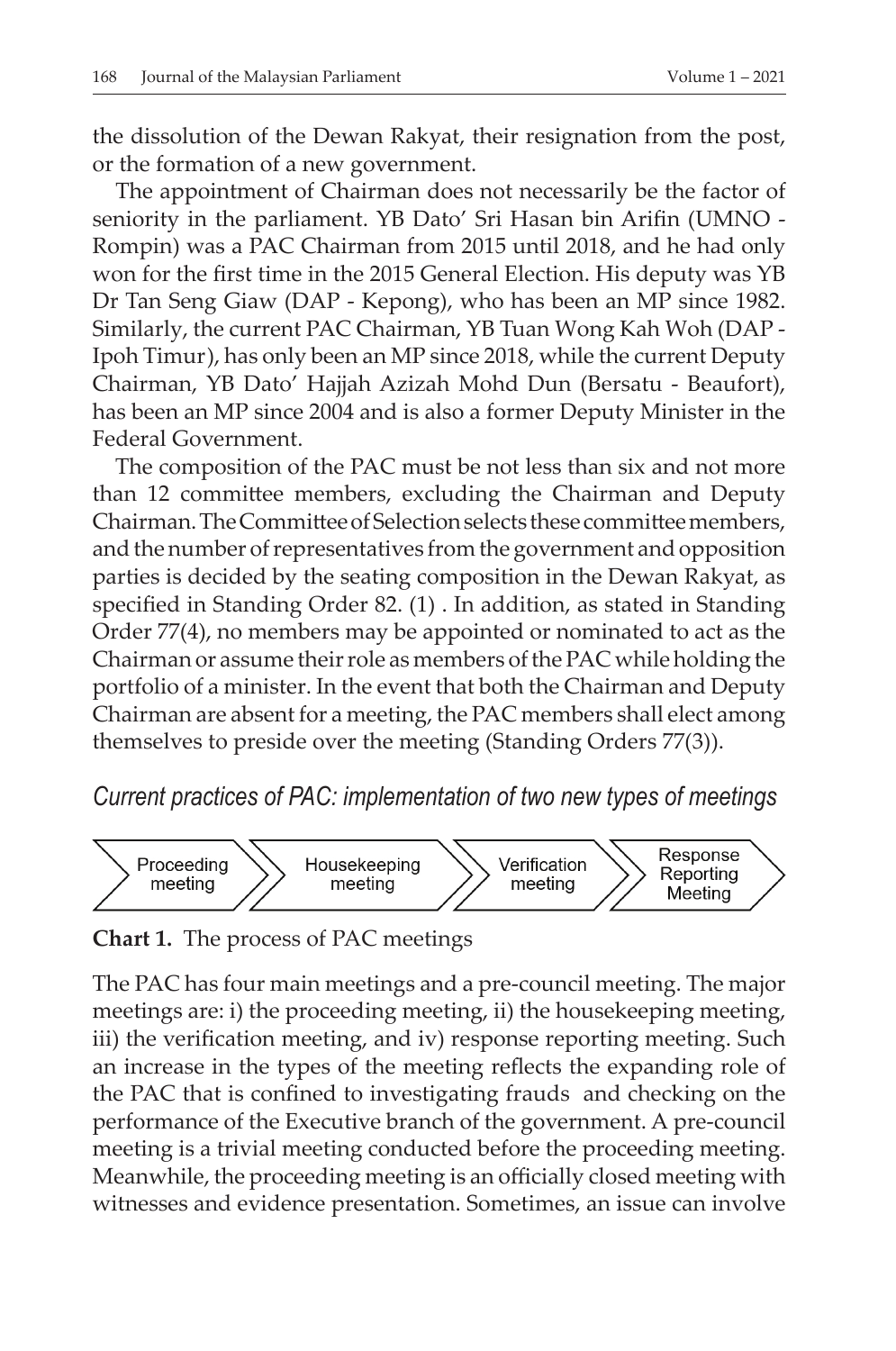multipleministries.Nextisthehousekeepingmeetingwhereadraftreport is produced and opinions, as well as suggestions, are summarised with regards to the topic concerned. After the draft report is completed, the PAC members will go through the draft report to check and verify the contents before it is presented as the final report to the Dewan Rakyat. This meeting is important to check and ensure that the facts in the draft report are accurate. The verification meeting was introduced in 2019, and the PAC decided to implement a response reporting meeting in 2018. It is a follow-up action of the PAC after presenting the PAC report at the Dewan Rakyat. The PAC shall decide the frequency of each type of meeting, held once or more than a dozen times. For instance, the 1MDB issue had the most number of meetings. It took 18 meetings to discuss the issue, which comprised two pre-council meetings, 11 proceeding meetings, and five housekeeping meetings.<sup>35</sup> Since there are more meetings than ever before, the PAC needs more comprehensive staffing and budgeting. Currently, the PAC only comprises the Chief Secretariat, two auditors, and four administrative staff.

In the pre-council meetings, the Chief Secretariat will suggest topics for the Chairman's attention. The Chairman will call for a meeting with the committee members to discuss any pertinent topics and issues that the PAC should investigate. The members can either agree or disagree with the topics. Once the PAC members have agreed with the topic, it will be brought to the proceeding meeting. A selection of topics is the right course of action for the PAC, as stated in Standing Order 77(1)(d). Besides that, traditionally, topic selection can also be highlighted by the Auditor General through the Auditor General's reports that have been tabled in the Dewan Rakyat. Meanwhile, PAC members may raise any topics that their respective parties suggest. The selection of topics also can come from the public via email or letters sent to the Chief Secretariat orthe PAC members. For example, the issue of the Sale Transactions on Land owned by Dewan Bandaraya Kuala Lumpur(DBKL) was brought up by a committee member of the PAC itself.

After deciding on the topic worth investigating, the PAC will organise a proceeding meeting with the Controlling Officer (the Chief of Secretary) from the respective ministry related to the topic. The proceeding meeting is an officially closed meeting for a witness statement and evidence gathering. Sometimes, a single topic can deal with several ministries.

<sup>35</sup> Interview with the parliamentary officer in-charge of handling the PAC (Parliament, 10 February 2021).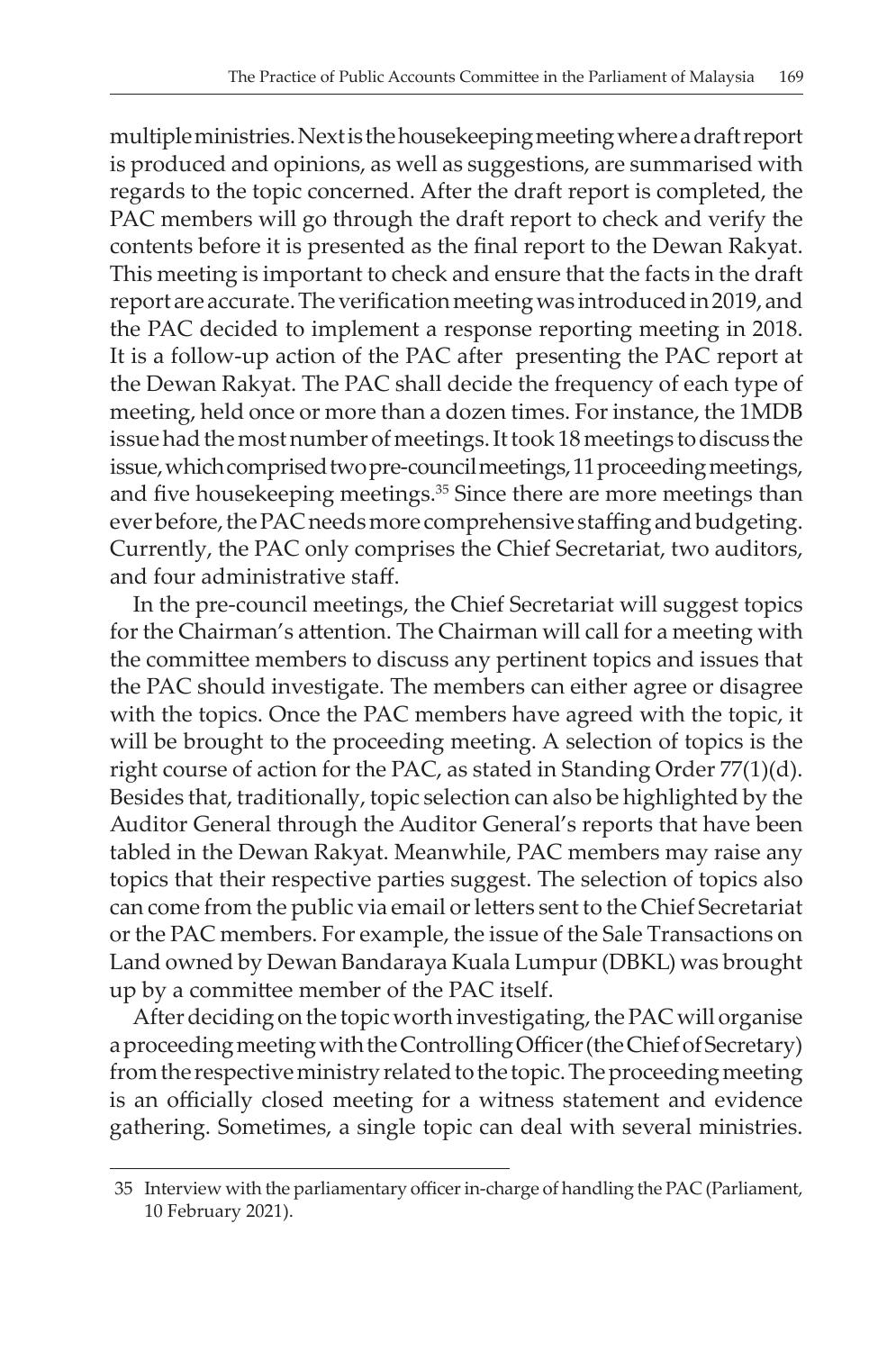For instance, in the case pertaining to Air Mobility development, there were three ministries involved, namely the Ministry of Entrepreneur Development and Cooperatives (MEDAC), Ministry of International Trade and Industry, and the Prime Minister's Department of Malaysia. Thus, three Controlling Officers from these ministries attended the proceeding meeting. The Controlling Officer will explain the causes or reasons for weaknesses and any precautionary actions taken. The PAC may send a show-cause letter to any Controlling Officer who fails to attend the meeting. They can also reject any representative of the Controlling Officer if they find that the Controlling Officer's absence is unreasonable and insufficient. The PAC can also obtain oral and written evidence from anyone stated in Standing Order 83(2). There is no public hearing session as it is restricted under Standing Order 85 that posits confidentiality of the evidence gathered from an inquiry. Furthermore, the report must remain confidential and cannot be shared by the PAC members to anyone before presented to the Dewan Rakyat.

In the housekeeping meeting, a draft report will be produced. It is also known as the presentation for drafting report PAC meeting. All PAC members will summarise their opinions and suggestions in this meeting. The drafting of the report will be done by the Secretariat and the PAC with assistance from the Auditor General. Previously, the draft report was written by the Auditor General because there were no secretariats before 2013. However, the former Chief Auditor General of Malaysia requested the PAC to form a secretariat team to assist them in conducting meetings and writing the PAC reports.<sup>36</sup> The draft report prepared by the PAC Secretariat will be checked and verified by the PAC members in the verification meeting before being presented at the Dewan Rakyat. This meeting is important to ensure that the facts in the draft report are correct, genuine, and not altered by referring back to the Hansard. Until now, there has never been any disagreement among the PAC members on the content of the final report. A PAC member who disagrees with the final report must submit a minority report to the PAC, and it has never been done so far. Besides that, if any witnesses want to change the statement of the evidence in the draft reports, they also must submit a letter to the PAC. The final PAC report will be published on the PAC official website after being presented in the Dewan Rakyat.

The final PAC report explains in detail the discussions and findings during the proceeding meetings. It shows the PAC members have studied

 36 ibid.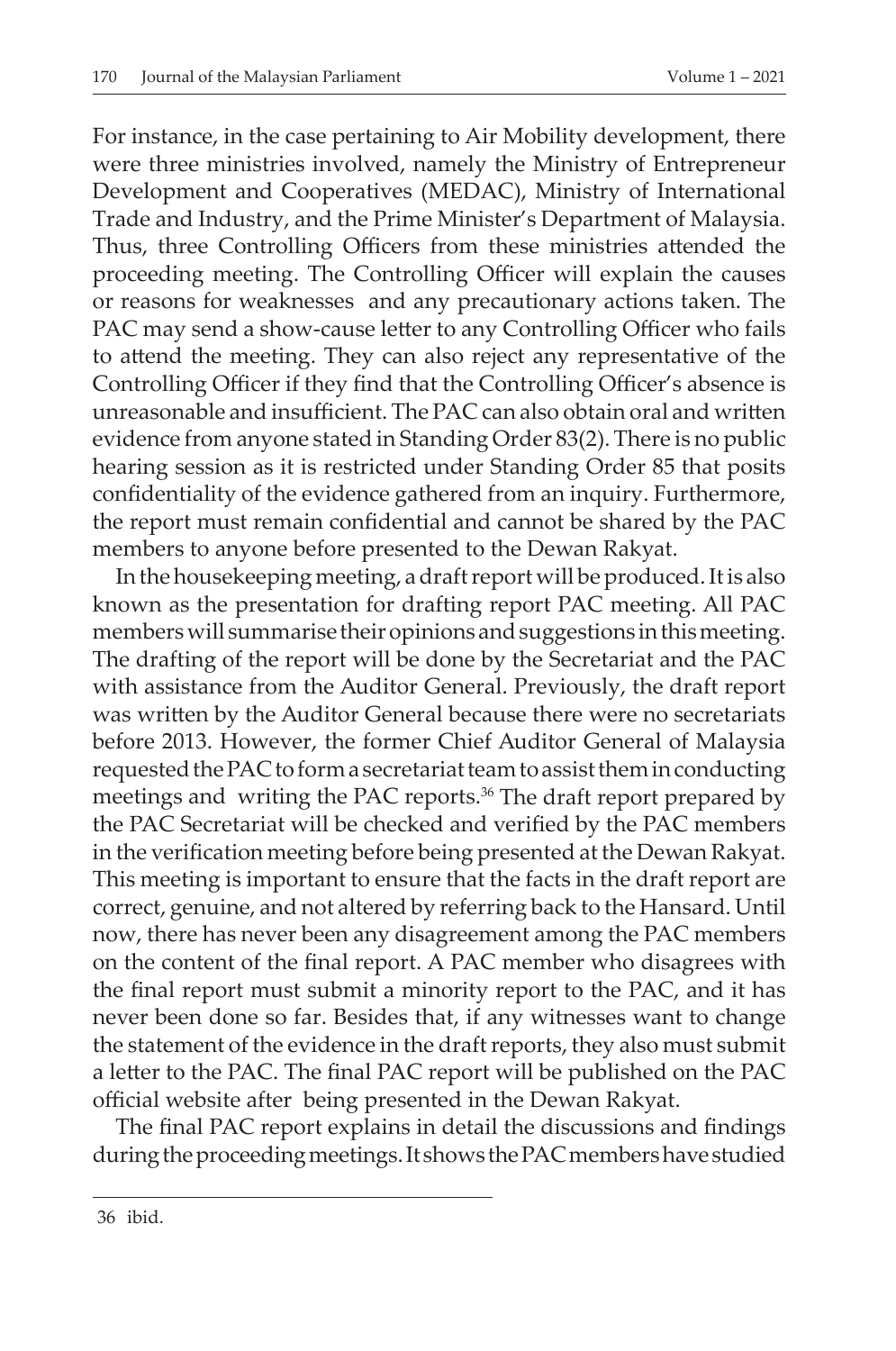and investigated the issue seriously. There is a fixed and standard format that has to be followed, such as the chapters division. One of the common issues regarding the final reports of the PAC is that the PAC reports are outdated because of the time taken between the finishing of the report and its presentation in the Dewan Rakyat. Sometimes, the presentation can be delayed for up to three months until the next Dewan Rakyat session begins. The final PAC report is not always about criticisms and pointing out mistakes but may also highlight any positive attributes found in an issue such as the satisfactory performance of the institution (i.e. Khazanah) as stated in the case on Khazanah Treasury's Investment Loss, 2019.37

Eventually, there are two different types of reports that are presented in the Dewan Rakyat in relation to the PAC investigations. First is the PAC report itself, and second is the Response Report that the PAC presents to the Dewan Rakyat after obtaining feedback from the Ministry of Finance. It is a follow-up action after presenting the PAC report at the Dewan Rakyat based on two different categories. The first category refers to issues related to the Ministry of Finance (MoF), which requires a follow-up action from the MoF to inform the Controlling Officer of the related ministry. The second category refers to a follow-up action from the PAC Secretariat to directly inform the respective ministry. The Controlling Officer must act based on the suggestions made by the PAC and at the same time reports the ministry's action to the MoF. Then, the MoF shall prepare a memorandum to the PAC on the progress response by the ministry. This memorandum will be further presented in the PAC meeting to release information or take necessary action.

From January 2018 until December 2020, at least 16 PAC reports were presented in the Dewan Rakyat. Meanwhile, there were only five response reporting reports from the government ministries. These reporting reports are pertaining to the Project Redevelopment issues on Existing Facility at Bukit Jalil Sports Complex, Management Public Marina, Khazanah Treasury's Investment Loss, Goods and Services Tax (GST) Reimbursement Claim amounting to RM19.4 billion, and Air Mobility management.<sup>38</sup> Even though there is still a lack of response

 <sup>37</sup> Public Accounts Committee, *Kerugian Pelaburan Khazanah Nasional* (DR 2018-2023, DR.7/2019) <https://www.parlimen.gov.my/pac/review/docs-202-244.pdf> accessed 15 February 2021.

 <sup>38</sup> Official Web of Parliament Public Accounts Committee (PAC) <https://www. parlimen.gov.my/pac/index.php> accessed 18 February 2021.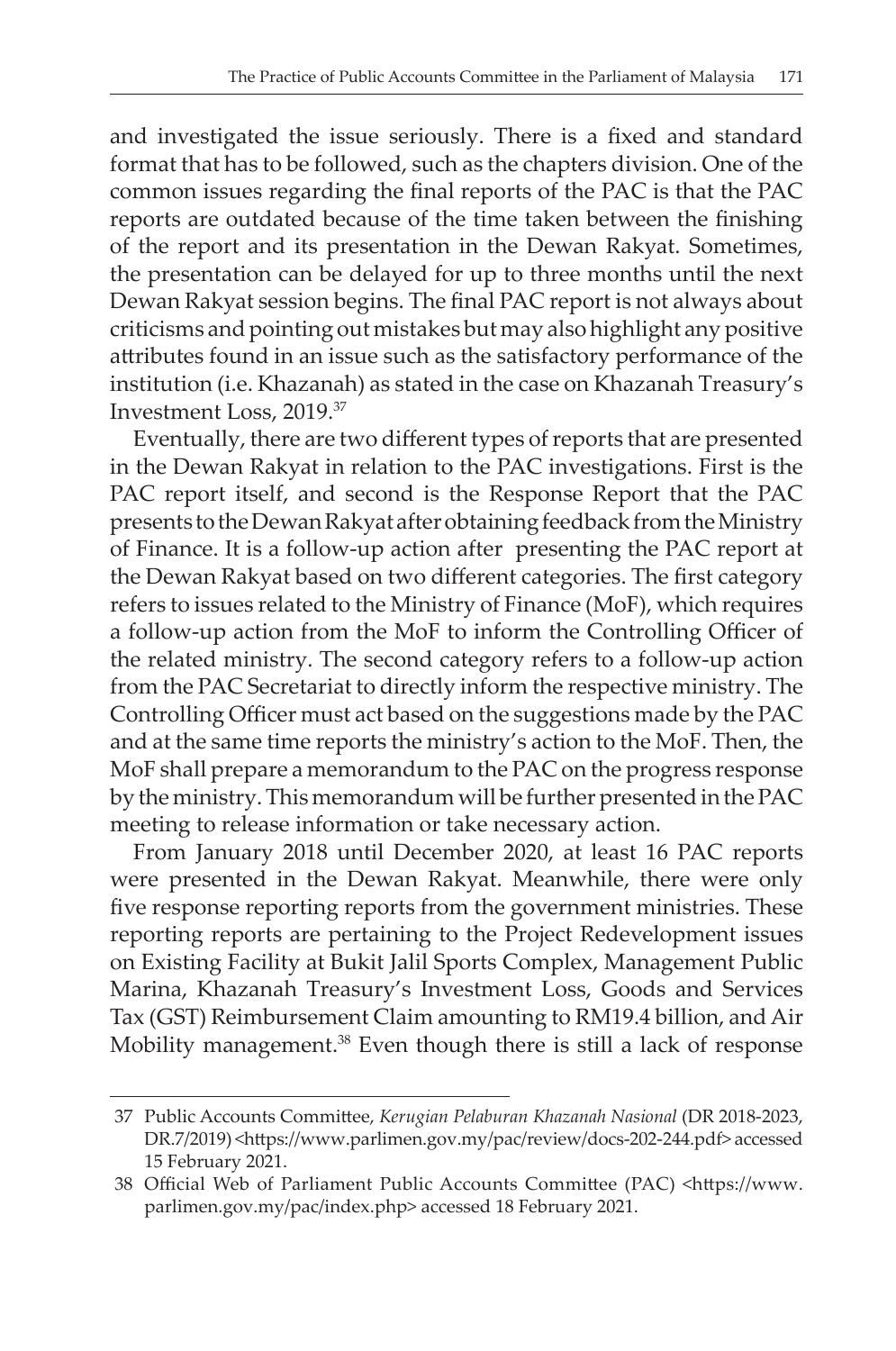reporting reports submission, the submission of these reports by the respective ministries shows that the government ministries can take heed of the issues highlighted in the PAC report and improve their governance and practices.

#### *The role of ex-officio PAC parliament*

There are also several ex-officio members from specific government agencies and departments serve as permanent representatives in the PAC. Initially, only two ex-officio members were from the Auditor's General Office and the Ministry of Finance. In 2018, an additional of five ex-officio members were added from the Malaysian Anti-Corruption Commission, Attorney General Chamber of Malaysia, Ministry of Economic Affairs, Account General's Department of Malaysia, and the Public Service Department. All these seven specific stakeholders have the relevant knowledge to assist the PAC.

All ex-officio members are required to attend the proceeding and housekeeping meetings. The main objective of having ex-officio in the meetings is to obtain reliable and consistent information from each stakeholder. These ex-officio members will verify all information and data in the PAC draft reports. They must keep all information strictly confidential until after the final report has been presented in the Dewan Rakyat. The presence of these ex-officio members in the PAC enhances the effectiveness of the PAC and subsequently improves the credibility of its reports.

### **Conclusion**

This study has found several noteworthy findings on the development of PAC practices throughout the past few years. First, the appointment of opposition MPs as the PAC Chairman can be seen as a positive move in portraying a more independent image of the PAC. However, having an opposition MP as the Chairman has no major impact on the effectiveness of the PAC as its decisions are often based on consensus among its members. However, as three of the most recent PAC Chairmen are from the opposition, it seems that this practice will remain and that gradual positive changes may occur with the effectiveness of the PAC. Second, the adoption of two new meetings (i.e. verification meeting and response report meeting) shows that the PAC is streamlining and becoming more focused on producing better reports and follow-ups. This can make the PAC to be taken more seriously as an oversight body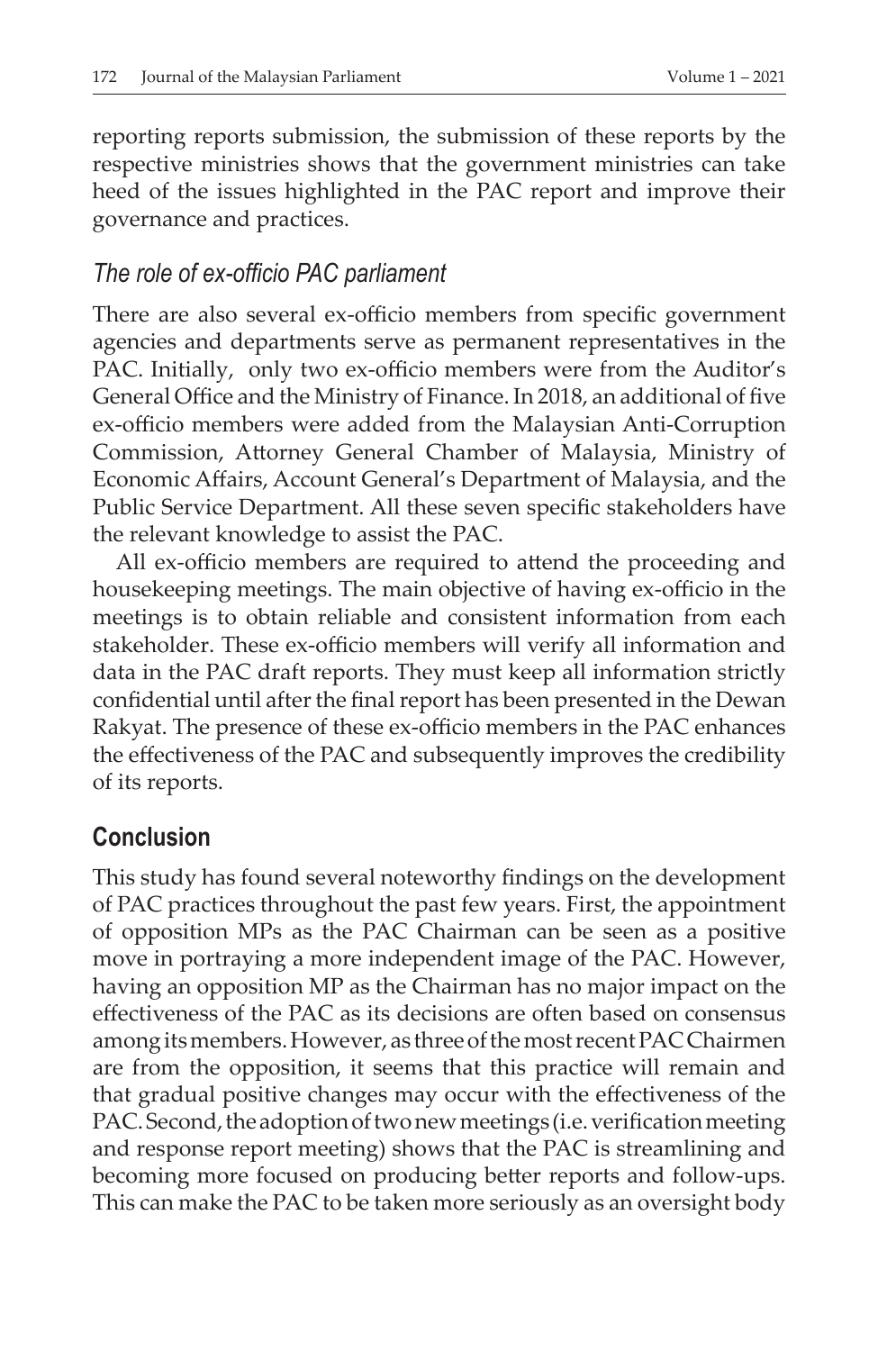by government ministries, departments, and agencies. Third, there has been an improved and better cooperation and interaction between the PAC and the seven stakeholders represented by the seven ex-officio in the PAC meetings. This is because the presence of these seven exofficio enhances the expertise available for the PAC, enabling the committee to produce reports of better quality as well as more practical recommendations. The PAC in Malaysia had experienced these changes in the past few years, which shows the commitment by the government and MPs that this oversight committee and the Parliament of Malaysia as a whole can play a bigger role for better governance in Malaysia. Therefore, it justifies the need for more studies on the effectiveness of the PAC in Malaysia, the changes that have been implemented, and recommendations for future betterment.

### **References**

- Abidin Z.Z. and others, 'Perceived Public Accounts Committee Independence: The Malaysian Case' (2019) 9(2) *International Journal of Business and Technopreneurship* 209 <https://ijbt.unimap.edu.my/ images/stories/IJBT%20JUNE%202019/IJBT\_Vol\_9\_June\_2019\_8\_209- 220.pdf> accessed 15 February 2021.
- Daud Z.M. and Fraser I., 'Auditors' and PAC Members' Views on Performance Auditing Practices in Malaysia: A Qualitative Approach' (2015)23(S)*Pertanika Journal of Social Sciences and Humanities* 89<http:// psasir.upm.edu.my/id/eprint/43895/1/Auditors%E2%80%99%20 and%20PAC%20Members%E2%80%99%20Views%20on%20 Performance%20Auditing%20Practices%20in%20Malaysia.pdf> accessed 15 February 2021.
- Daud Z.M. and others, 'The Success Factors of the Public Accounts Committee (PAC)inMalaysia:ThePublicPerspective'(2012) 1(1)*IPN Journal of Research and Practice in Public Sector Accounting and Management* 59 <http://jurnal.ipn.gov.my/wp-content/uploads/2020/12/5.thesuccess-factors-of-the-public-full-article.pdf> accessed 15 February 2021.
- Hedger E. and BlickA., *Enhancing accountability for the use of public sector resources: how to improve the effectiveness of Public Accounts Committees* (London,OverseasDevelopmentInstitute,2008)<https://cdn.odi.org/ media/documents/3466.pdf> accessed 18 February 2021.